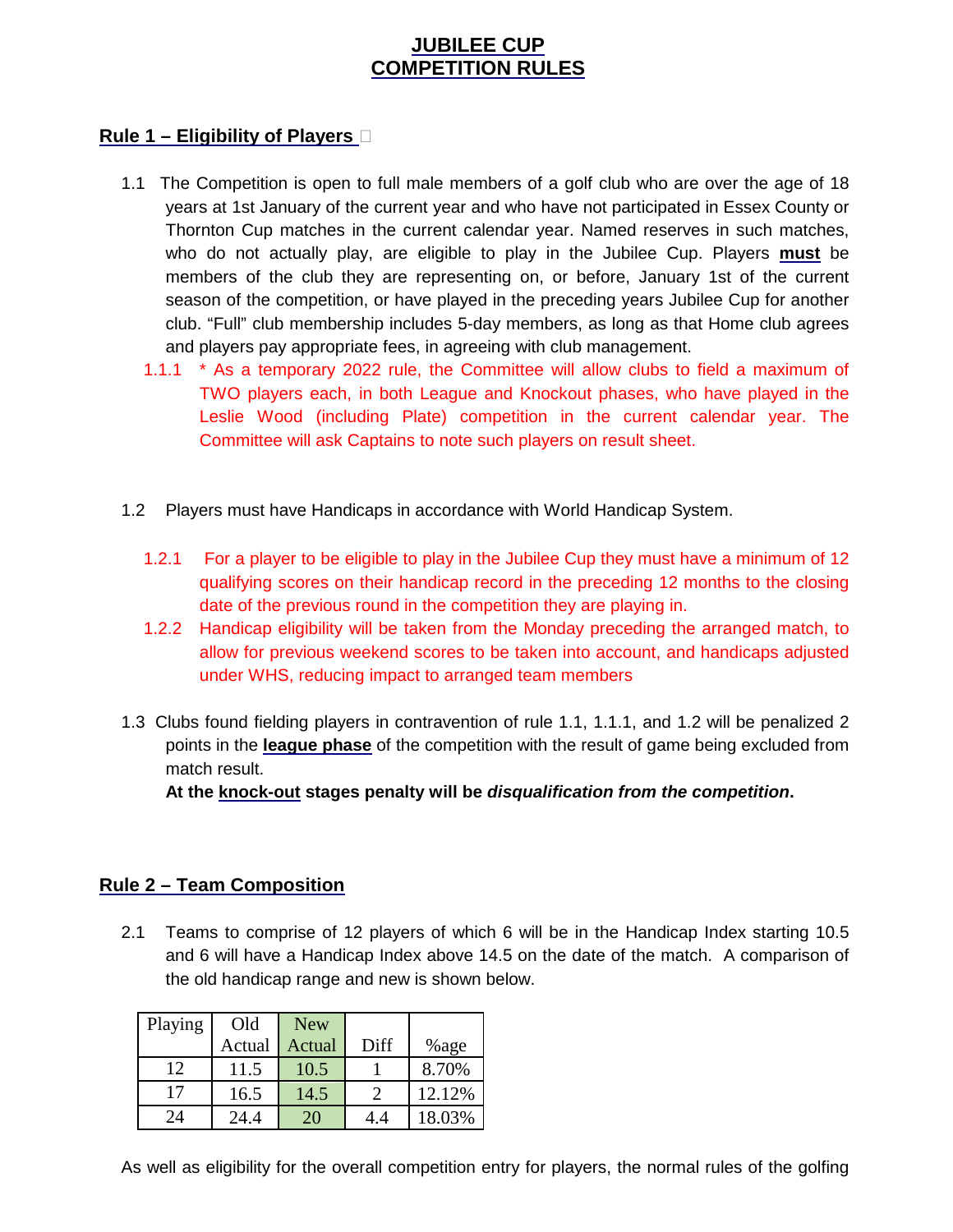handicap system under WHS will need to be actioned for the specific course and tees being played, and any subsequent impact to a players Handicap Index and the 4BBB matches "shots received".

 Note: Clubs may chose players whose handicaps are in excess of the handicap ranges shown above, but they **must play** within the stated range for this competition.

2.2 Clubs who fail to field full teams as set out in rule 2.1 will be penalized –10 "hole difference" per player short in the **league phase** of the competition. Individual games to be awarded to opponent where singles player or 4BBB pair do not attend. And each game recorded as a 4 & 3 win.

**At the knock-out stages the penalty will be disqualification from the competition.**  An individual can represent the full 4BBB/pair without penalty.

#### **Rule 3 – Competition Format**

**Definitions:- Match /Matches –** The competition between two clubs **Game / Games** – The competition between two singles players The competition between 4BBB players

**3.1** Matches will be in match play format and consist of :-

6 single games played off scratch between players of 10.5 Handicap Index and above and,

3 Four Ball Better Ball games played between players of 14.5 handicap Index and above with a max allowance of 20.

The 4BBB games will be played using 9/10 difference of the players playing/course calculated handicap.

#### **3.2 League Format.**

Teams will compete initially in a league format with 2 points being awarded for a win to the club winning the most games in each match.

Games all square on the 18th will be counted as halved with a nil hole difference.

Where this leads to a match being drawn four and a half wins each the match will be counted as a draw and one point awarded to each team for the league table.

Each game will also count towards holes difference, i.e. A win by 5&4 will count +5; a loss by 4&2 will count –4 see attached example.

The hole difference will count only in the event of a tie on points in the league stage and as set out in rule 13.4 where a match is disrupted due to inclement weather.

In the event of a concession of a game in play, the opposing Captains can agree the final result/score. Otherwise, the scoring for the game will assume that play continues and the conceding player loses remaining holes until match result (i.e. 4&3 etc).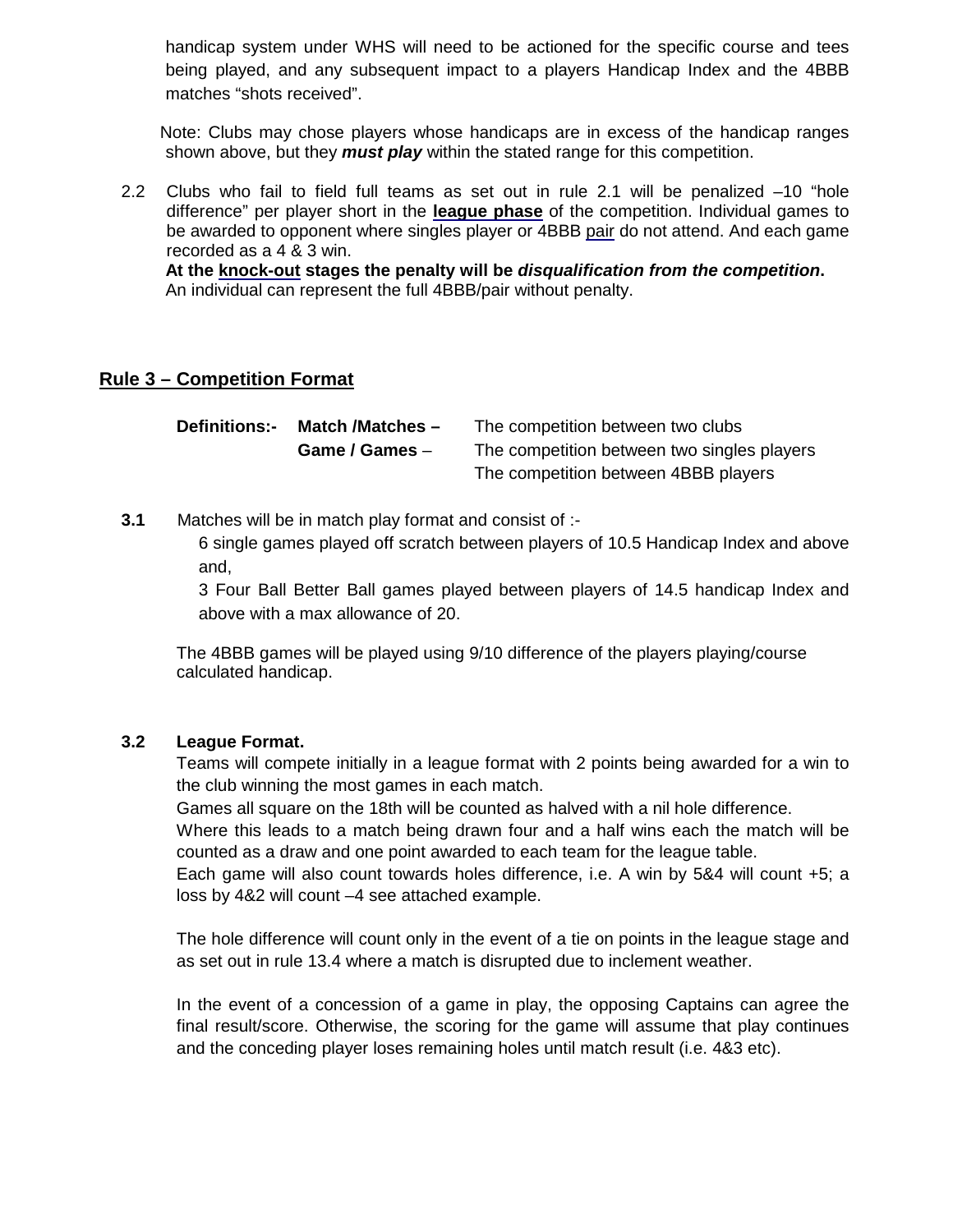### **3.3 Round of 16/Quarter finals / Semi-Finals / Final Format.**

Teams will compete on a Knock-Out basis, with the winning team going forward to the next round.

#### **3.4 League Tie Break Procedure.**

Tie Break Procedure to be used to decide league positions etc. Firstly number of points (2 points for a win 1 for a draw).

If teams are level on points, the next deciding factor will be hole difference.

If still level then number of individual games won will be used.

If still level then the individual number of halved games will be used.

If none of the above resolves the issue the committee will decide on the further method of breaking the tie.

### **3.5 Round of 16/ Quarter Finals / Semi-Finals and Final Tie Break Procedure.**

If a Round of 16, Quarter Final, Semi-Final or Final ends in a draw, each captain will choose one player to play singles match-play off scratch, in a sudden death play off, to decide the match. The Captains' choices will be made at the conclusion of the original matches.

**3.6 Proof that players have an relevant WHS Handicap will be required for both Semi Finals and the Final and must be produced to the Match Referee prior to the first tee off time for the match.** 

**Failure to provide proof of handicap will result in the following penalties:-** 

**Each player unable to prove his handicap prior to the match teeing off will be penalized two holes.** 

**Subsequent proof of the handicaps will still be required within 24 hours of the completion of the match.** 

**Failure to do so will result in club being disqualified.** 

**If requested at any time throughout the season by the competition committee, a club will be required to submit proof of relevant WHS Handicap to the Competition Chairman for any of its players used in the competition.** 

- 3.7 In the Semi-Finals and Final, Clubs must submit their teams, in playing order, to the Competitions Committee, no later than 72 hours prior to the match. After this time only player substitutions will be allowed and no changes to the playing order can be made. Captains may need to provide team lists earlier to allow for any concessions for practice rounds at host neutral venue to be managed.
- 3.8 The Jubilee Cup competition does not penalize against players who have already played on the course prior to a Jubilee Cup match being played in line with R&A rulings.

## **Rule 4 - Entry Fees.**

Entry Fee will be set annually at the AGM. This will cover running expenses, provision of main trophy and replica trophy for winning club.

## **Rule 5 – Buggies.**

Buggies are only allowed for use by disabled players or caddies. When this concession is requested satisfactory medical certification must be provided to the competition committee, who will certify their approval to the club concerned for each individual granted this waiver. This certified waiver must be shown to the opposing Captain prior to any match where a buggy is to be used. The committee's decision on granting individual waivers will be final and they reserve the right to interview all applicants.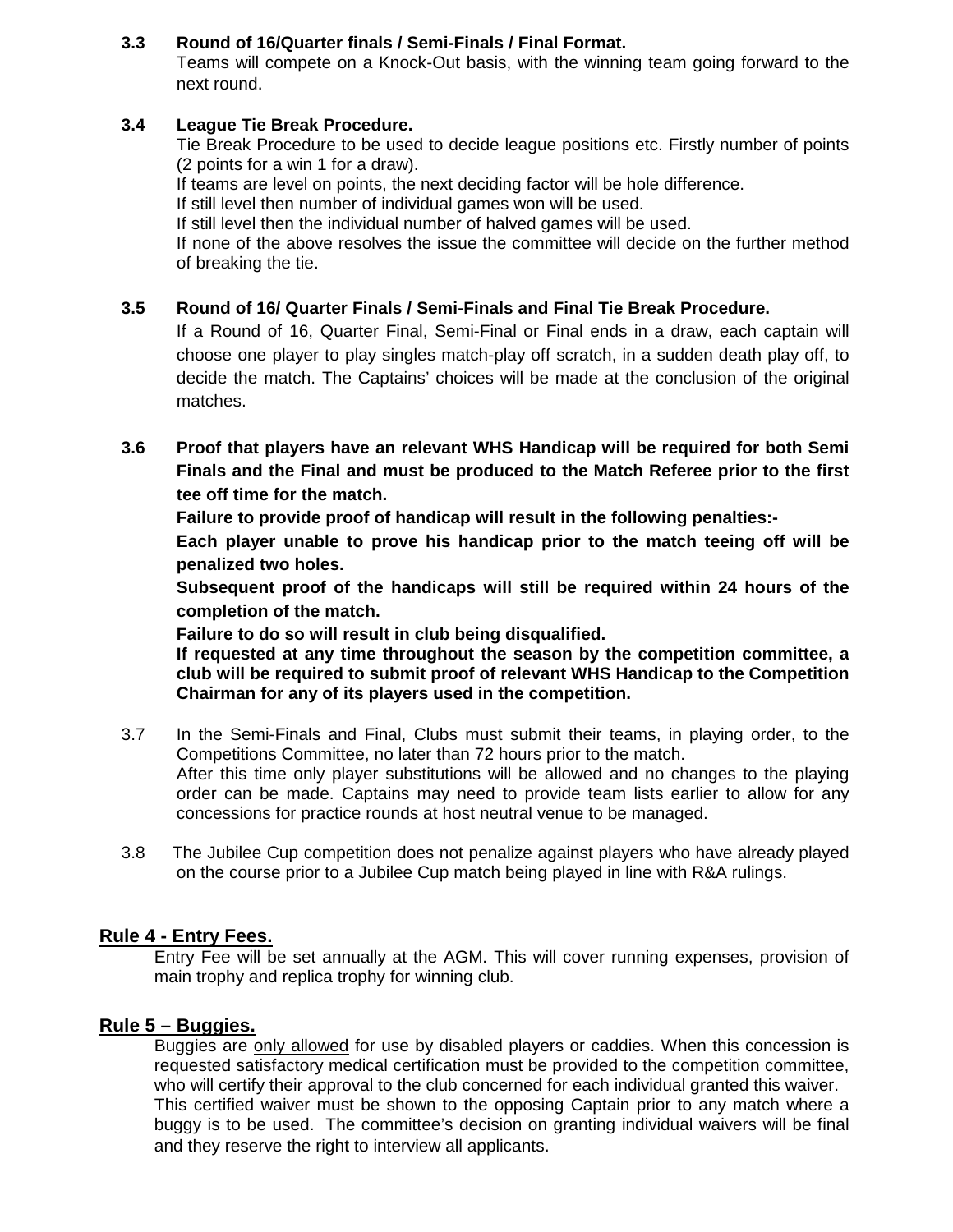#### **Rule 6 – Measuring devices.**

Self contained measuring devices may be used during the competition provided they are not capable of measuring gradient, wind speed, or temperature.

#### **Rule 6a: Mobile Phones.**

Mobile phones, smart phones etc. are not allowed in this competition, except in an emergency. Use of such equipment will result in the game being forfeited to the opposition whether as singles or pairs. The Committee strongly recommends that phones are not brought onto the course in any capacity.

#### **Rule 7 - Tees to be used.**

Matches to be played off medal tees where possible. However the ultimate decision rests with the home club, who has the right to decide the course combination and to use the tees of the day.

**Host club to confirm the Tees to be played well ahead of matching being played to opposing Captain, to allow for confirmation of WHS Playing Handicaps (4BBB players) and shot allowances.** 

#### **Rule 8 - Courtesy of the Course**.

The home club will provide the courtesy of the course to the visitors for the match, and no green fees will be payable.

The Committee will not seek courtesy rounds for practice. That will be left to the discretion of the clubs.

#### **Rule 9 - Competition Timetable**.

Competition Timetable is to be agreed annually at AGM to include cut off dates for the league matches and the Semi Final Week-End and the date for the Final.

Semi-Finals and Final to be played at neutral venues with catering costs shared by the two competing clubs in proportion to meals taken.

First option to stage the Final will go to the club winning the previous year's competition.

Note: All clubs competing in Final/Semi-Finals are expected to participate in after match meal as a mark of respect to the host club and their opponents.

## **Rule 10 - Arrangement of fixtures.**

Matches to be played on Saturdays or Sundays starting tee times and exact date of match to be at the sole discretion of the Home Team to fit in with local conditions. At least 14 days notice to be given to Away side.

## **Rule 11 - After Match Refreshments**.

Light Meals are to be provided after the matches with costs being shared by the clubs in proportion to meals taken. Required dress code is collar and tie for meals, although in certain circumstances this may be relaxed to smart casual, at the discretion of the home club, if felt appropriate. In all cases the home club should advise the away club of the appropriate dress code when confirming the fixture.

## **Rule 12 - Reporting of Match Results.**

Results sheets should be posted, or e-mailed without delay to the Result Secretary:- Neil Mitchell, 14 Wickfield Ash, Chelmsford, Essex, CM1 4UT.

E-mail: jubileecup@yahoo.co.uk.

Sheet should contain full results and signatures of both team captains.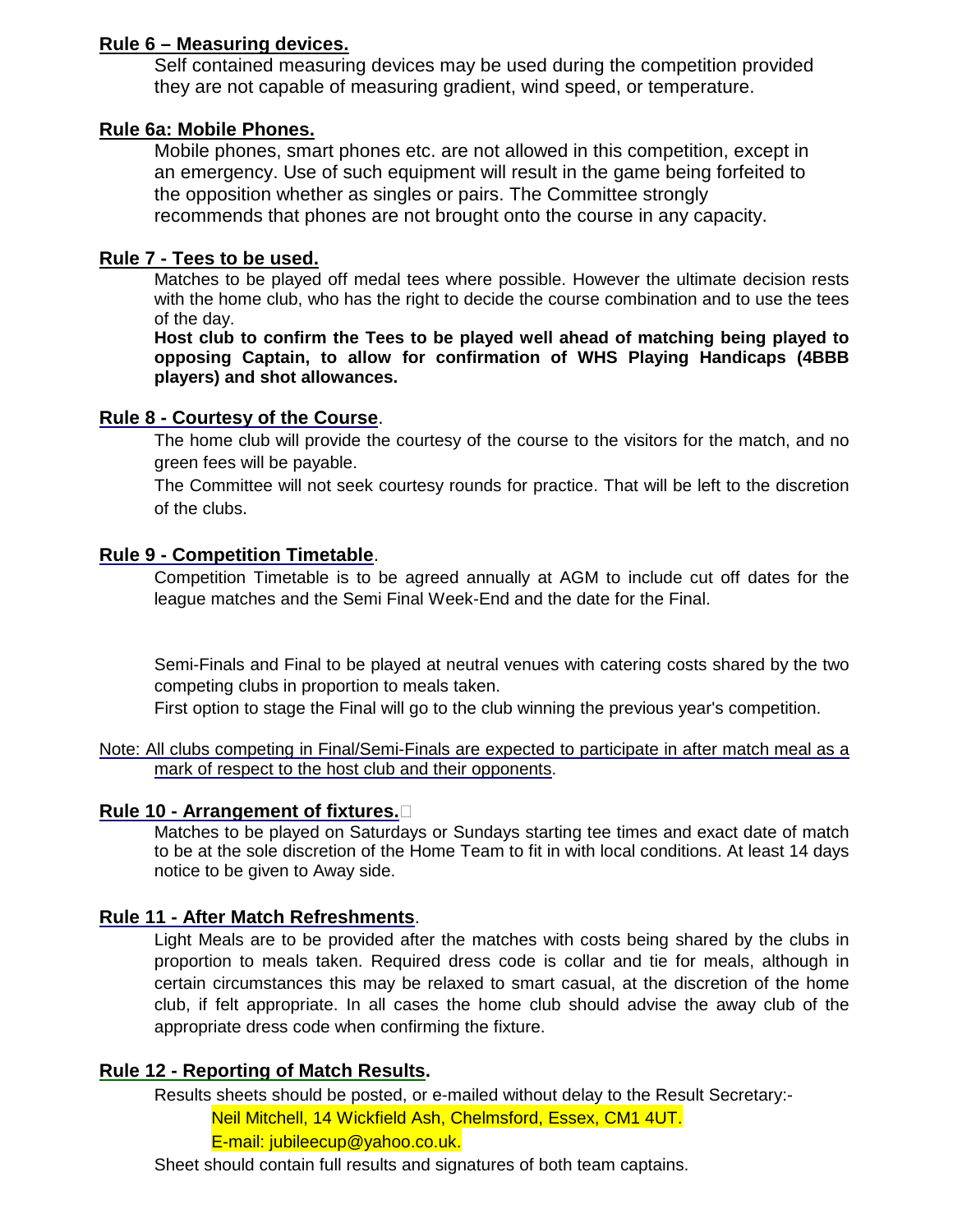## **Rule 13 - Disputes .**

In the case of any dispute the competitions committee's decision shall be final. In any case considered necessary by the committee, they shall form an arbitration committee made up of representatives from three clubs not involved in the issue and chaired by the Competition Chairman, their decision in any matter will be final.

## Rule 14 - Inclement Weather – Causing Abandonment/Delays

Where a match is restricted due to weather conditions the following rules shall apply.

**14.1** If at all possible games should be played to a normal 18 hole finish even if disrupted during the round by bad weather. The games should be resumed at the hole being played when the weather interruption occurred.

If this is not possible a mutually agreed re-starting point should be used.

- **14.2** If matches cannot be completed then the result shall stand at the point the match was abandoned. I.e. a game laying 4 Up on the seventh hole will become a 4 hole victory for that side. In any event a match must complete 3 holes for any result of that game to stand.
- **14.3** If three holes cannot be completed or, the game when abandoned lies all square, the game will be halved, with a hole difference of zero.
- **14.4** If a match ends all square in games, four and a half to each team, the two points in the league phase shall be shared, one point going to each team. Holes difference will be as calculated at the time the match was abandoned. If the Semi-Final or Final ends all square due to abandonment, the match will be decided by a tie break which will be based upon the holes difference as calculated at the time of the match being abandoned.
- **14.5** During the league phase if a match is completely abandoned with no games being able to play three holes the points for the match will be shared and hole difference will count as zero for both teams. Fixtures will not be re-arranged.

#### **In all circumstances the absolute priority must be the health & safety of all competitors. Matches should not be continued in severe weather conditions, if players' safety is at all at risk. The above rules only apply due to weather restrictions and in all other cases individual games must be played to completion.**

#### **Rule 15 Statement of intention**

In the event of the Committee having to terminate the competition, the Chairman, and or, the Committee at the time, will realize the assets available and settle any outstanding debts of the Committee. All remaining assets will be donated to a charity, to be determined by the Chairman, and or, the Committee

## **These Rules were discussed and confirmed by the Committee at the Annual General Meeting held at Notleys Golf Club on 13 October 2021.**

**Phil Redhead Neil Mitchell Accord Accord Reduction Competition Chairman Competition Secretary**